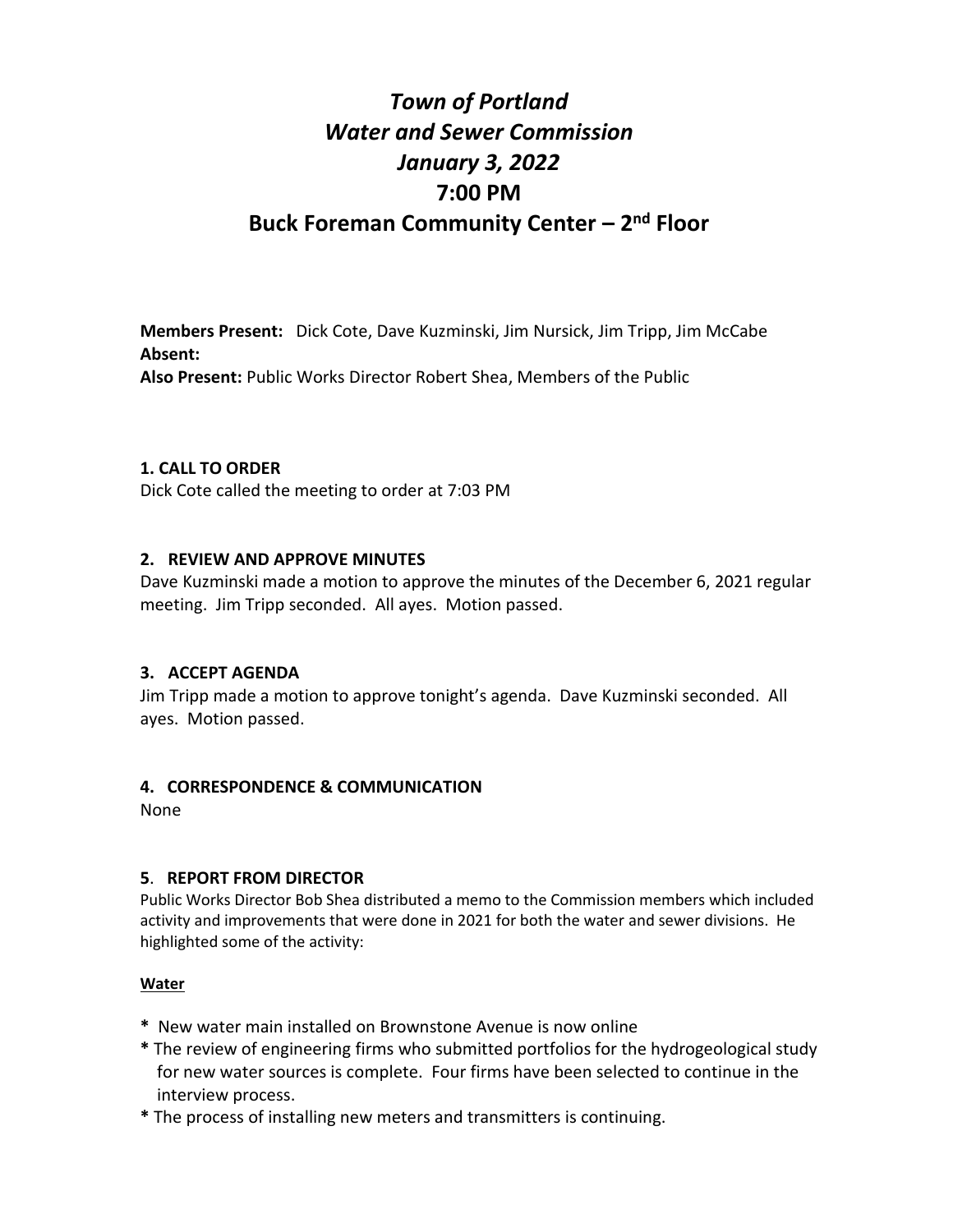\* A \$50,000 repair project is needed to be done on the reservoir dam. The project will will go out to bid this Summer.

#### **Sewer**

- **\*** Improvements to our primary pumps and screens have been completed and are on line.
- **\*** Sewer cleaning has been delayed but will hopefully be continued in early Spring.
- **\*** Manhole inspections are continuing

Many safety improvements have been made in both divisions following recent OSHA inspections.

Bob also briefly reviewed the current aging report for water and sewer. He stated that the most critical part of the report are the accounts which are more than 360 days overdue.

Jim McCabe asked Bob what action the town is taking to collect on these accounts. Bob responded by saying the town Finance Director can address the collection procedures. He added that past collection efforts have been successful.

Bob answered some additional questions of the members regarding his report.

There was a brief discussion about the upcoming process of choosing an engineering firm to conduct the hydrogeological study for new water sources.

#### **6**. **OLD BUSINESS**

None

## **7**. **NEW BUSINESS ELECTION OF CHAIRPERSON FOR THE 2022 CALENDAR YEAR**

Jim McCabe nominated Dick Cote for Chairperson for the 2022 calendar year. Dave Kuzminski nominated Jim Tripp for Chairperson for the 2022 calendar year. Jim Nursick seconded both nominations.

A secret ballot vote was held. Dick Cote was elected Chairperson for the 2022 calendar year by a vote of  $3 - 2$ .

# **8. COMMITTEE REPORTS/GENERAL DISCUSSION**

None